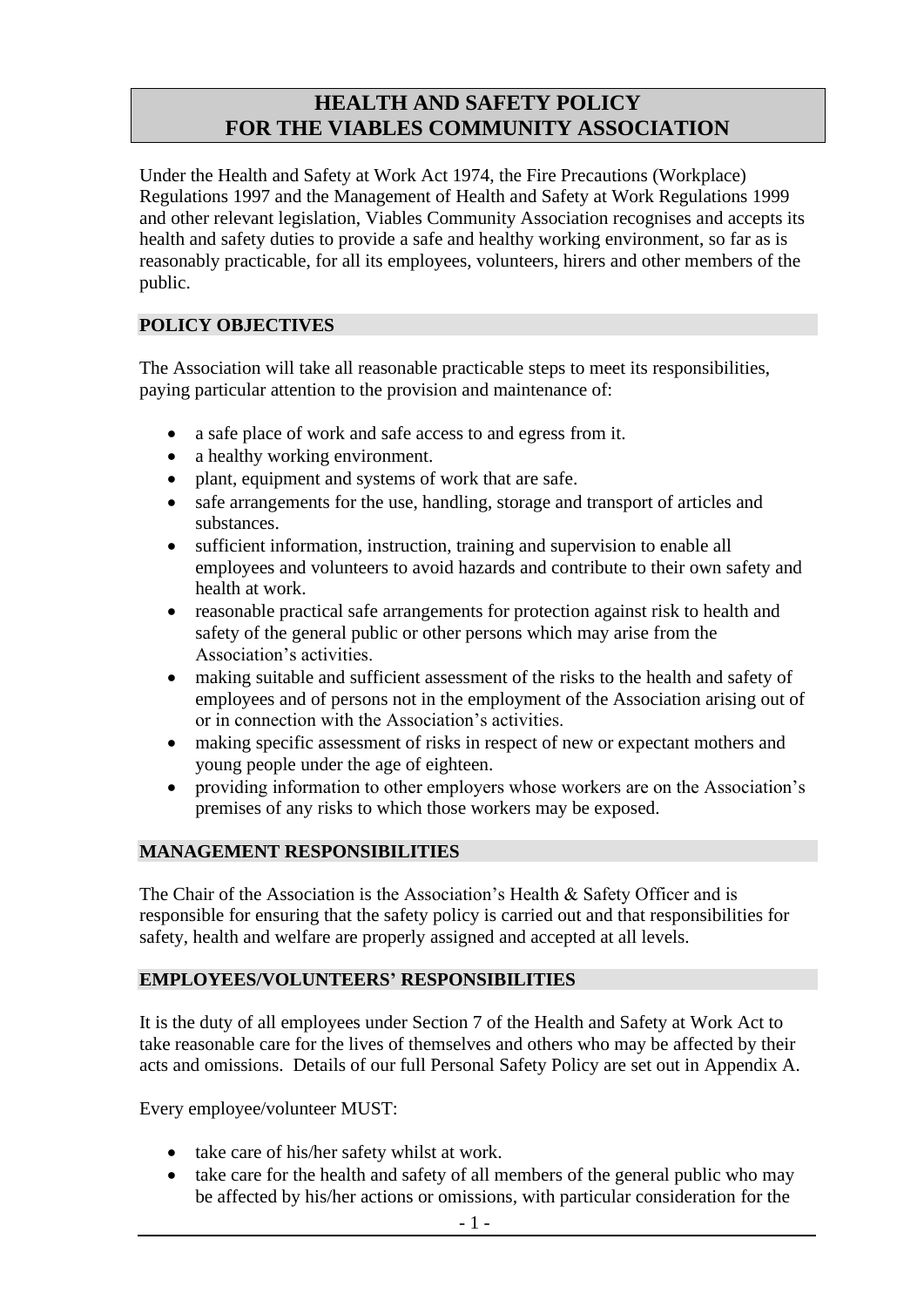needs of children and young persons and the elderly and infirm engaged in activities organised by the Association.

- comply with all safety instructions.
- co-operate with the Association to enable it to carry out its own responsibilities successfully.
- not wilfully misuse nor interfere with any item provided in the interests of health, safety or welfare.
- report at the earliest opportunity injuries, accidents or dangerous occurrences at work including those involving the public and participants in activities organised by the Association.

### **HIRERS' RESPONSIBILITIES**

Every hirer MUST:

- take care of his/her safety during hire.
- in accordance with this policy and the Conditions of Hire, take care for the health and safety of all members of the general public who may be affected by his/her actions or omissions, with particular consideration for the needs of children and young persons and the elderly and infirm engaged in their activities.
- comply with all safety instructions.
- co-operate with the Association to enable it to carry out its own responsibilities successfully.
- not wilfully misuse nor interfere with any item provided in the interests of health, safety or welfare.
- report at the earliest opportunity injuries, accidents or dangerous occurrences during hire in accordance with this policy and the Conditions of Hire.

### **POLICY FOR VISITORS AND CONTRACTORS**

On arrival all visitors should be directed to the appropriate member of staff or host user/hirer of the building. This person will take responsibility for their visitors and assist in their evacuation from the building during an emergency or arrange help in event of an accident.

### **Contractors working in the building**

Members of the public and employees should report any concerns relating to their own safety or suspected unsafe working practices by contractors to the Centre Manager or Caretaker who will investigate and liaise with the Viables Community Association.

### **FIRST AID AND ACCIDENT REPORTING**

### **First Aid**

There are no qualified First Aiders authorised by the Viables Community Association.

First Aid boxes are provided in the Main Kitchen and the Conference Room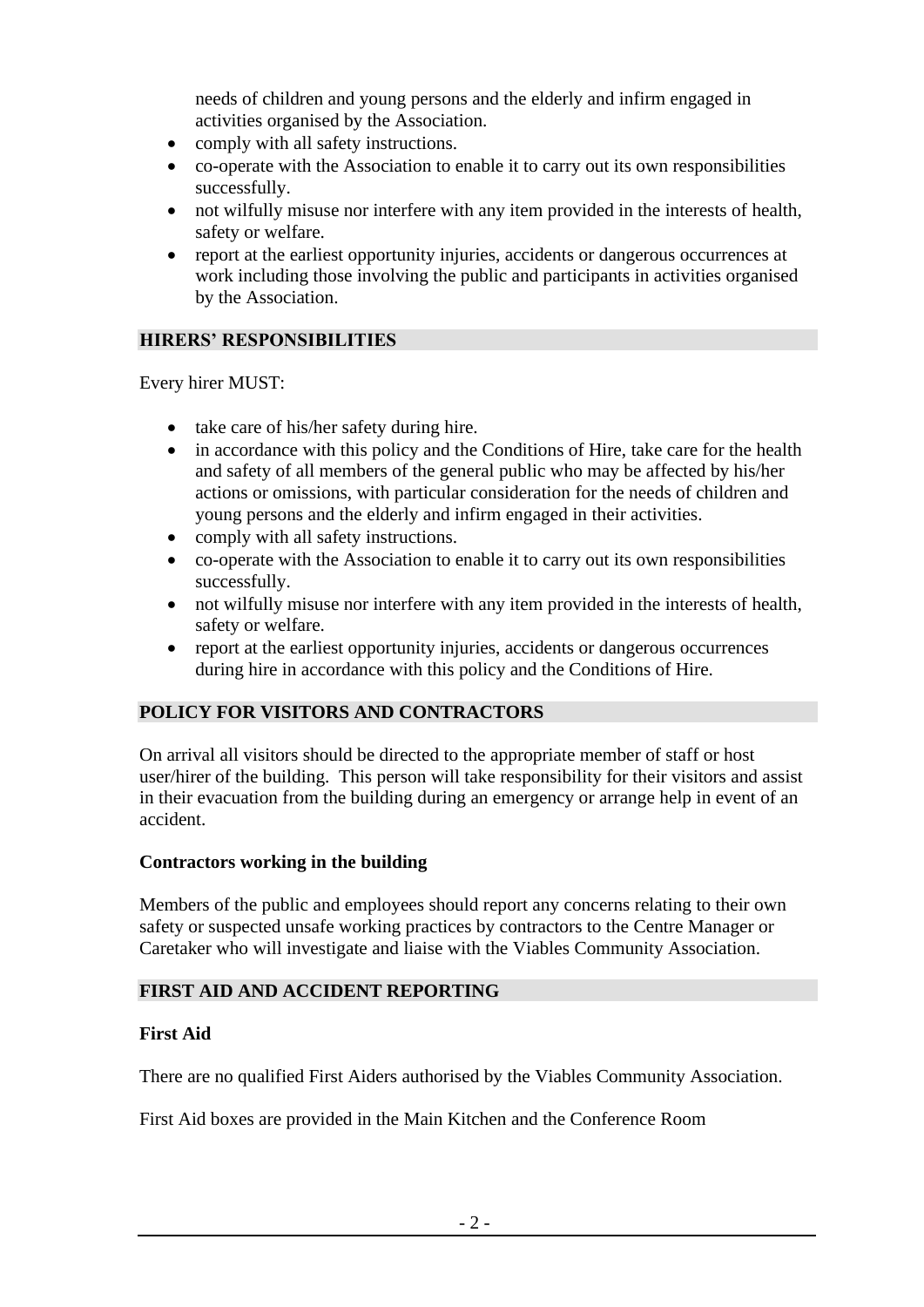## **Accidents**

Full details of our Accident & Incident policies and procedures are set out in Appendix B.

- In the event of any injury or illness, call for a member of staff or ring for an ambulance directly. To call an ambulance – dial 999 and ask for 'ambulance'.
- All accidents must be reported to the Centre Manager or another member of staff on duty immediately or as soon as practicable. The Centre Manager will in turn report all accidents to The Health and Safety Officer.
- All accidents must be entered in the accident book situated in the office.
- The procedures for 'notifiable' accidents as shown in Appendix B must be followed. The Health and Safety Officer will investigate incidents and accidents, writing a detailed report for the Association's Management Committee to consider the actions necessary to prevent a recurrence.

# **FIRE DRILLS AND EVACUATION**

## **Fire Drills**

All staff and hirers must know the fire procedures, position of fire appliances and escape routes.

The fire alarm points, fire exits and emergency lighting system will be tested by the appointed trustees each week and entered in the log book provided. The emergency lighting system is checked by BDBC.

The Health and Safety Officer shall arrange for fire drills and fire prevention checks to be carried out at least once every three months and entered in the logbook. The last person securing the premises shall ensure fire prevention close-down checks are made of all parts of the premises at the end of session. Full details of our locking and unlocking procedures are set out in Appendix C.

## **In the event of fire**

- Persons discovering a fire should sound the nearest alarm.
- The first duty of all staff is to evacuate all people from the building by the nearest exit immediately the fire is discovered.
- All persons must evacuate the building and, where possible without personal risk, leave all doors and windows closed.
- The assembly point for the whole building is the corner of the courtyard opposite the Barn.
- It is the responsibility of the hirer to ensure that in the event of fire all members of his/her group are accounted for at the Assembly Point.
- No one should leave the assembly point without the permission of a member of staff.
- If a fire occurs the Fire Brigade must be called immediately by dialling 999 and asking for 'Fire'.
- When the Fire Brigade arrives, we will advise whether all persons are accounted for and the location of fire.

Full details of our fire safety procedures, risk assessments and test certificates are set out in a separate Fire File. Fire risk assessment forms part of Appendix (D).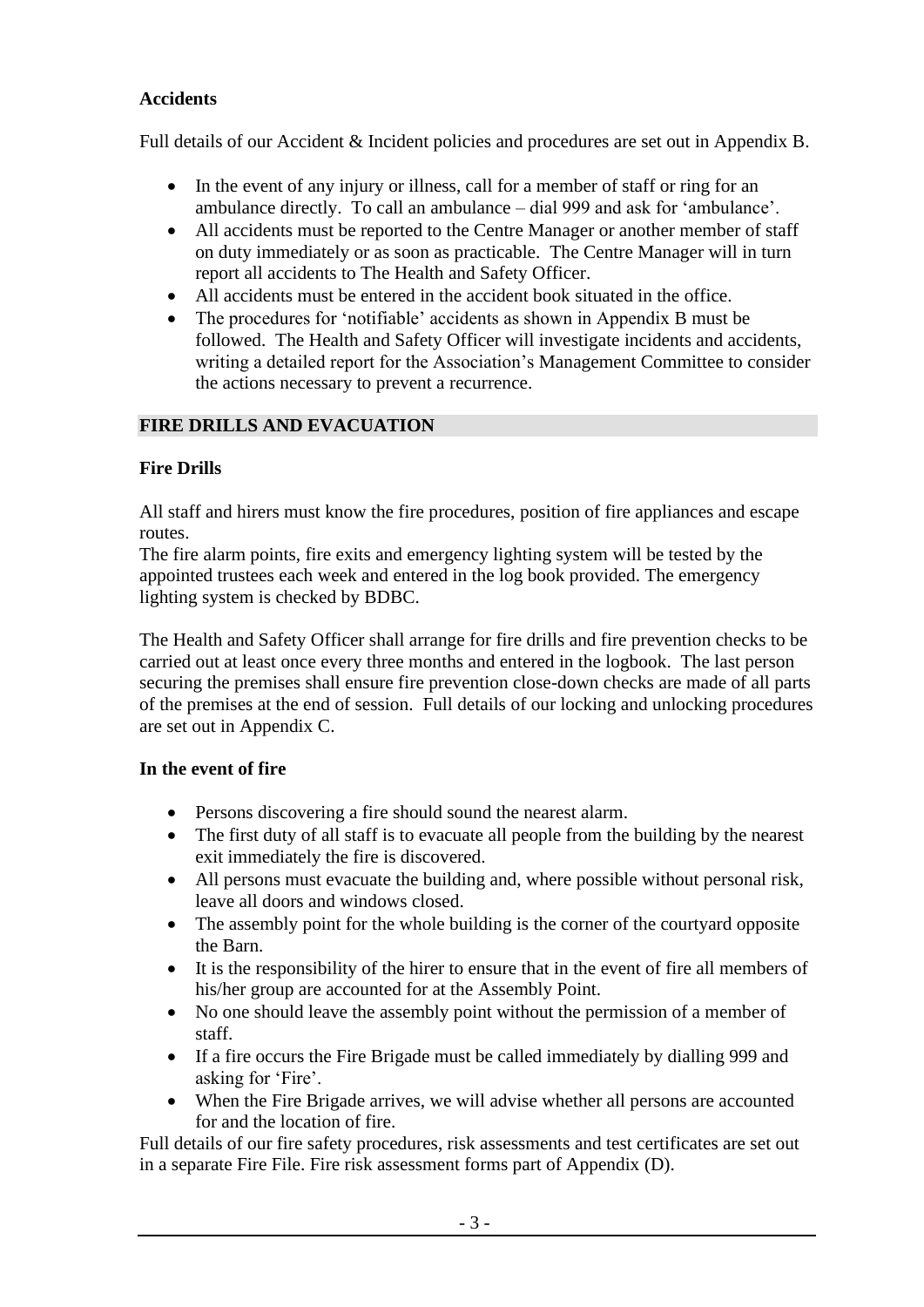# **In the case of a suspected gas leak:**

It is vital to make sure that you and those around you stay safe.

- 1. Don't smoke.
- 2. Don't light matches or cigarette lighters.
- 3. Don't turn light switches or anything electrical on **or** off.
- 4. Put out any naked flames such as candles.
- 5. Open all the doors and windows.
- 6. Evacuate the building, alerting others to do the same.
- 7. Alert the centre manager or any other responsible person (E.g. staff or Trustee) who will then contact the gas supplier.
- 8. Centre Manager or other responsible person Turn the gas off at the meter/emergency control and leave it off until the escape has been repaired **IF** you can obtain access. This is located in the meter box to the left of the main entrance doors as you face the building. The key is in the office.

9. Report the gas escape on 0800 111 999

## **The current gas supplier is Total Gas and Power Our meter is 9157703103 Our postcode is RG22 4BJ**

A Carbon Monoxide alarm has been fitted in the vicinity of the boilers to alert us to any leaks.

### **BOMB WARNINGS**

If a warning is received, the recipient will try and find out from the caller:

- the approximate location of the bomb and likely time of detonation.
- whether the police and fire brigade have been notified.
- and try to RECORD EXACTLY WHAT IS SAID.

The Police will be notified immediately. THE FIRE ALARM WILL NOT BE SOUNDED but the building will be evacuated taking into consideration any information from the bomb warning.

- Assemble at the corner of the courtyard opposite the Barn
- It is the responsibility of the hirer to ensure that in the event of a bomb warning, all members of his/her group are accounted for at the Assembly Point.

## **THEATRICAL AND PUBLIC ENTERTAINMENT – LICENSED EVENTS**

When a theatrical or public entertainment event is held, all guidelines set out in this policy document will be adhered to so that all precautions can be taken to secure the safety of attendees. These have been outlined in other areas of this document but include:

- Carrying out event risk assessments
- Ensuring all exits are clear at all times
- Enabling smooth exits from the building by way of ensuring no cars are blocking or obstructing exits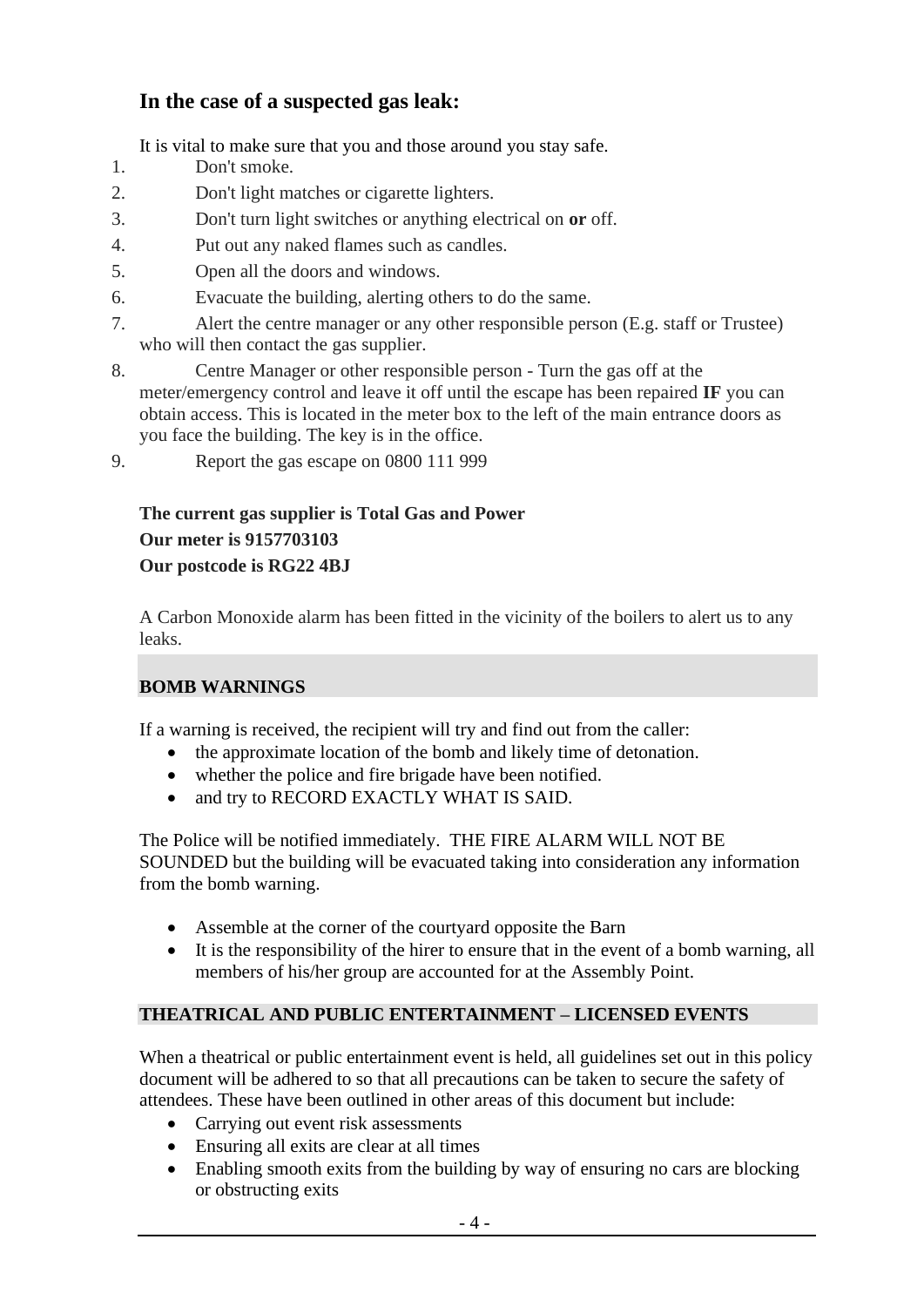- Providing cautions if lighting is to be used in a way that may lead to immediate illhealth (for instance, strobe-lighting for those with photo-sensitive epilepsy)
- Creating safe pathways for attendees to avoid any equipment that may be present and/or in use
- Staff/hirers using the projector and other equipment safely, according to the instruction documents

Emergency lights in the areas used must be kept illuminated.

### **FOOD HYGIENE**

When handling or preparing food, there are specific hygiene requirements:

- A person holding an in-date Food Hygiene Certificate will be present during all preparation or handling of food, unless the food is provided without charge for a private function.
- Regularly wash hands before and during food preparation but especially after using the toilet.
- Tell the Centre Manager of any skin, nose, throat or bowel problem. If the Centre Manager is not present details of the problem are to be entered into the Health and Safety Incident Book.
- Ensure cuts and sores are covered with blue waterproof dressings.
- Keep yourself clean and wear clean clothing.
- Do not smoke in a food room (it is illegal and unhygienic).
- Never cough or sneeze over food.
- Clean as you go. Keep all equipment and surfaces clean.
- Prepare raw and cooked food in separate areas. Keep perishable food covered and either refrigerated (less than 8ºC) or piping hot (above 63ºC).
- Ensure waste food is disposed of properly. Keep the lid on the dustbin and wash your hands after putting waste in it.
- Avoid handling food as much as possible.
- Tell the Centre Manager if you cannot follow the rules. If the Centre Manager is not present details of rules not followed are to be entered into the Health and Safety Incident Book.
- Advise the Centre Manager of any defects or concerns regarding the facilities eg: uncleanliness, refrigeration operation, cracked food preparation surfaces. If the Centre Manager is not present details of defects and concerns are to be entered into the Health and Safety Incident Book.

### **CLEANING MATERIALS, GENERAL MACHINERY AND HIGH RISK AREAS**

- All portable machinery must be switched off and unplugged when not in use.
- Wandering cables are a hazard; use with caution and safety in mind.
- Slippery floors are dangerous; use warning signs.
- Use protective clothing and equipment provided and as instructed on machinery/equipment/material. It is the duty of an employee/volunteer to report any loss of, or defect in, protective clothing or equipment.
- All hazardous materials should be locked in designated areas.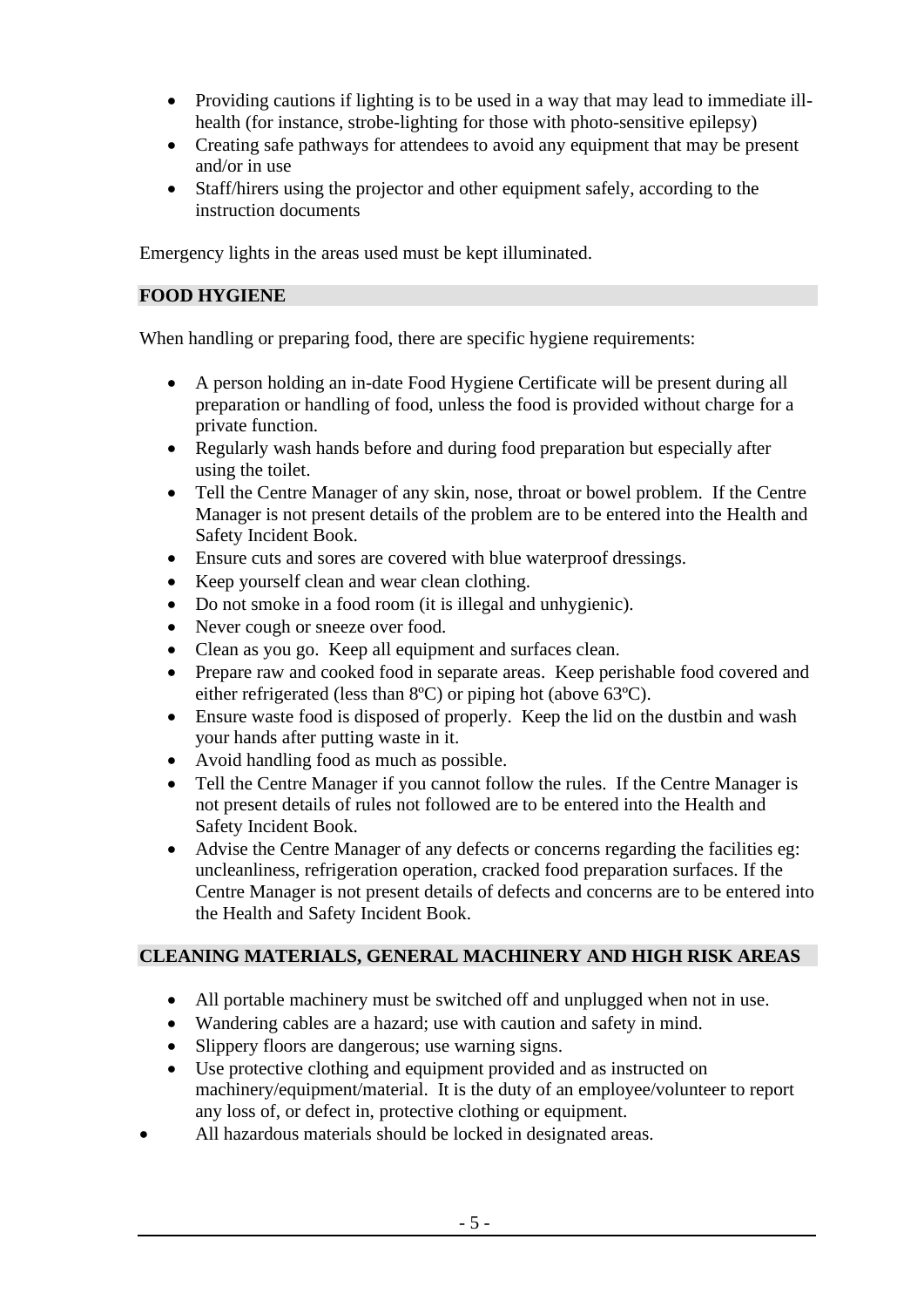### **RISK ASSESSMENTS**

The Health and Safety Officer will carry out a safety tour and inspection of the building every six months and make a report to the following meeting of the Viables Community Association.

Viables Community Association will implement all necessary actions as a result of the tour, where reasonable and practicable. The tour will include inspection of the Accident Book and Office Log Book. (Risk Assessment Checklist Appendix D).

Hirers must conduct their own personal risk assessments by doing a visual check of the area they are using.

### **DISPLAY SCREEN EQUIPMENT**

In order to comply with Health and Safety Display Screen Equipment (DSE) Regulations 1992, Viables Community Association will:

- analyse workstations to assess and reduce risks;
- make sure controls are in place;
- provide information and training;
- provide eye and eyesight tests on request, and special spectacles if needed;
- review the assessment when the user or DSE changes.

All users of DSE will be required to:

- help spot the risks;
- make sure health and safety controls are practical;
- increase the level of commitment to working in a healthy way.

Please see Appendix F for further details on DSE users.

#### **GENERAL**

- All thoroughfares, exits and gates must be left clear at all times.
- Corridors, stairs and fire exits must not be blocked by furniture or equipment.
- Cars must not be parked near to the building so as to cause any obstruction or hazard.
- Hazards or suspected hazards or other health and safety matters should be reported to the office staff immediately or as soon as practicable so that action can be taken. If the hazard is of a serious nature immediate action must be taken to protect the area or clear the area to prevent injury to staff or other users.

### **POLICY ADDITIONS**

• COSHH – Any hazardous materials brought onto the site must meet accompanying COSHH regulations. Appendix E.